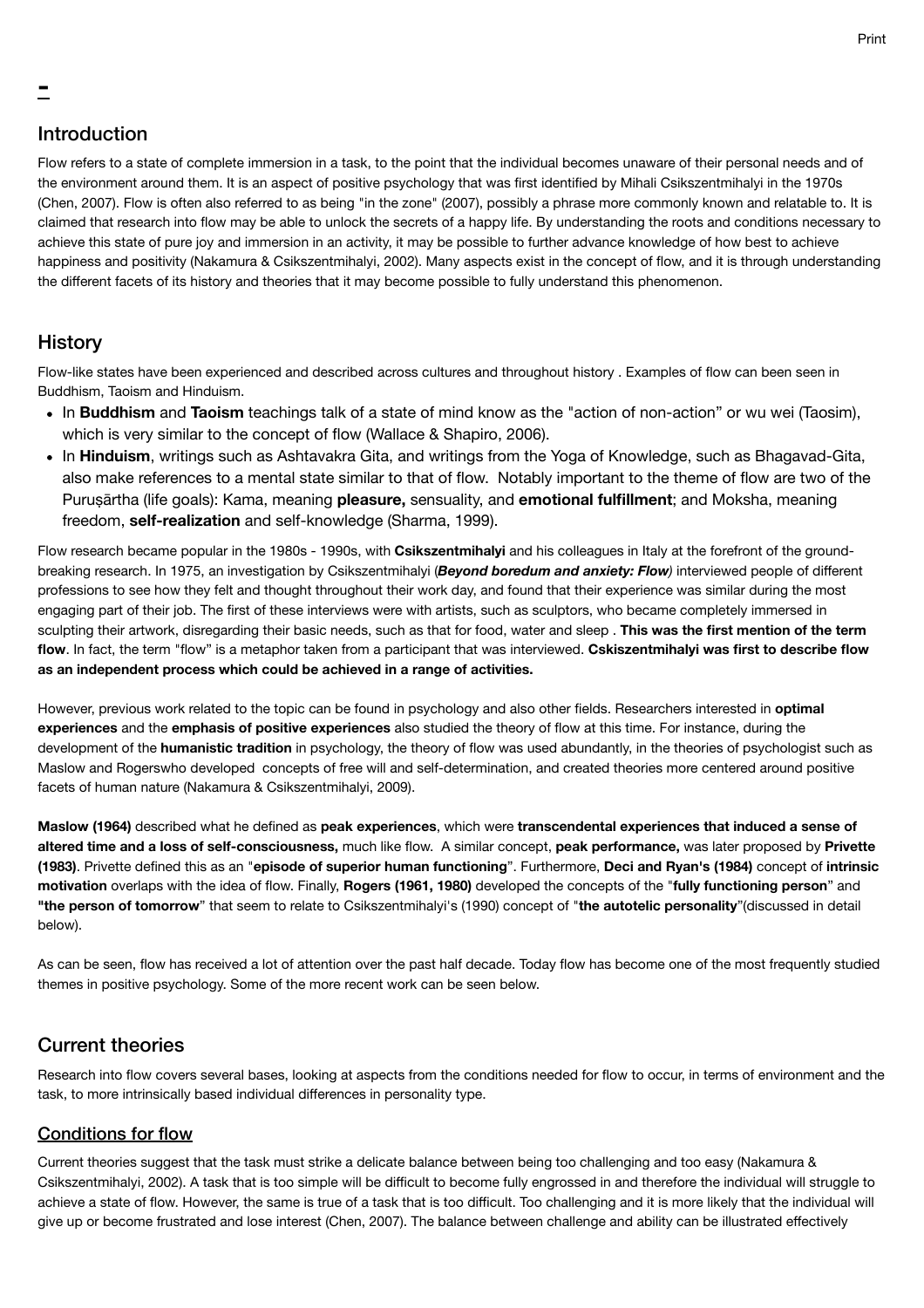

Figure 1: Visual representation of the balance that must be achieved between challenge at ability

As can be seen in Figure 1, failure to achieve the optimum conditions in terms of the task can have detrimental consequences to the ultimate achievement of a flow state. Apathy, boredom and anxiety are among the negative consequences that can be felt (Csikszentmihalyi & Csikszentmihalyi, 1991), highlighting the importance of achieving the correct conditions, as the theory states. It is also claimed that the experience of the task must be so intrinsically rewarding that the final outcome or product of the activity is simply an excuse for having engaged in it in the first instance (Nakamura & Csikszentmihalyi, 2002). At the same time, however, the task must be able to provide instant feedback on the individual's progress, in order for them to maintain the flow state without losing interest (Nakamura & Csikszentmihalyi, 2002).

## Autotelic personality

Current theories state that personality type may have an influence on the likelihood or not of an individual achieving a flow state.The autotelic personality has been described as one which possesses traits of internal drive, exhibiting elements of purpose and curiosity (Csikszentmihalyi, 1997).

In essence, the autotelic personality is composed of curiosity, persistence and engaging in tasks for intrinsic reasons.

It is believed that individuals who score highly on ratings of being autotelic in nature will find it easier to enter a flow state, a claim studied by Asakawa in 2004.

The study looked at Japanese college students to determine whether or not the balance between challenge and ability had to be met, and if a difference existed between autotelic and non-autotelic individuals (Asakawa, 2004).

The results were found to support current theories on flow.

It was found that autotelic individuals were more likely to opt to engage in activities in which their perceived level of ability was lower than he perceived challenge of the task, i.e. they opted for more challenging situations than non-autotelic participants. This implies that inherent differences exist between these two groups of individuals, differences which may have consequences on not only their ability to enter a flow state, but also their likelihood of engaging in situations where flow is possible.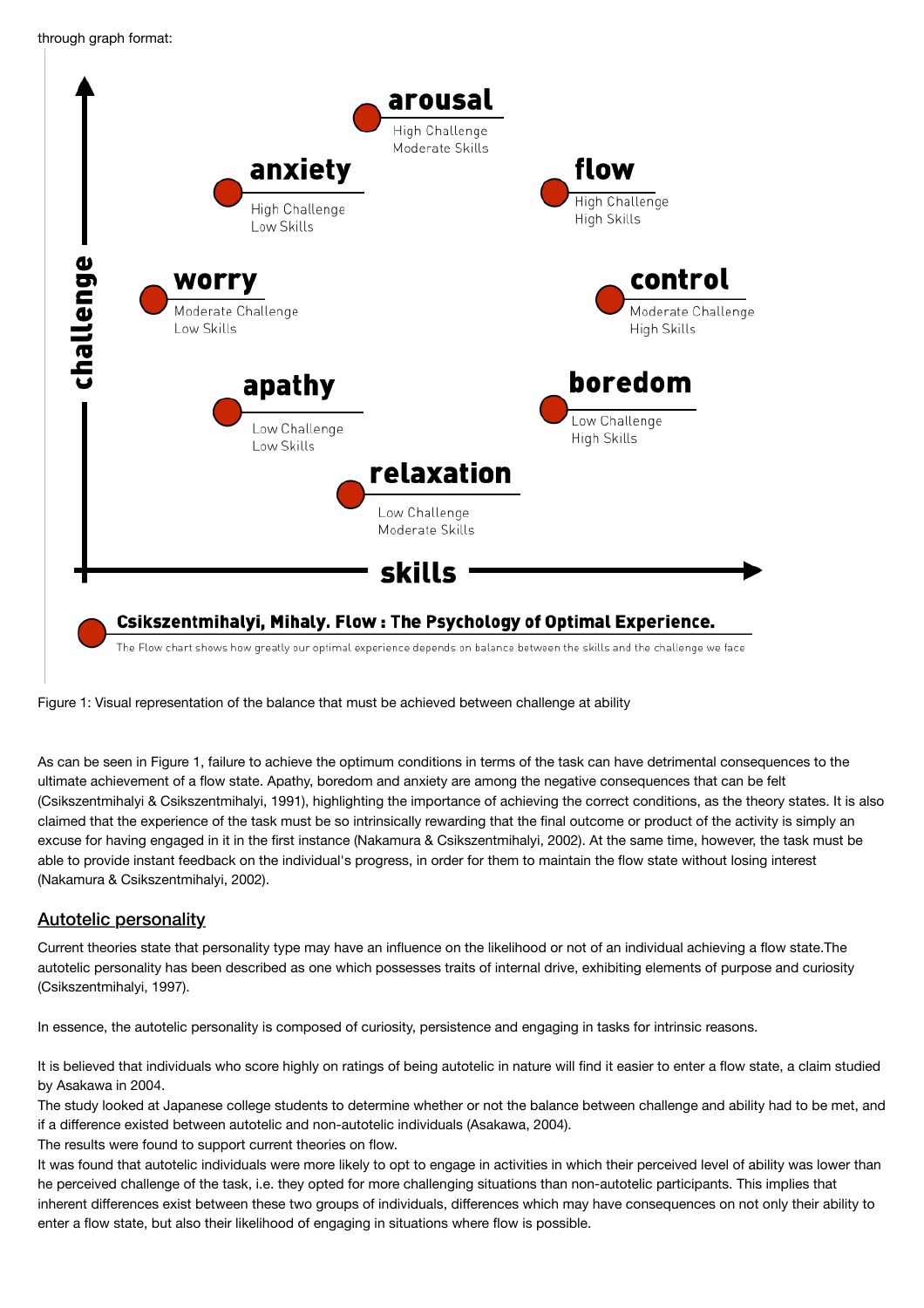# Mechanisms

It is stated by Mihaly Csikszentmihaly (1990) that there are ten components of flow. However, not all are required simultaneously for flow to occur; the more components fulfilled the more immersive the flow. These components are as follows:

- **1** Clear, attainable but challenging goals.
- **2**  Strong concentration and focused attention.
	- **3** The activity being intrinsically rewarding.
	- **4** A loss of feeling of self-consciousness.
- **5**  Timelessness; being so focused on the activity that one becomes unaware of time passing.

**6** - Immediate feedback.

**7** - A balance between skill level and the challenge presented; skill level must match challenge.

**8** - The feeling of having control over the situation and the outcome.

**9** - Losing awareness of physical needs - e.g hunger, sleep.

**10** - Complete focus on the activity itself.

These components were later refined by Schaffer (2013) into seven conditions:

- **1**  Knowing what to do
- **2** Knowing how to do it
- **3** Knowing how well you are doing
- **4** Knowing where to go (if navigation is involved)
	- **5** High perceived challenges
		- **6** High perceived skills
	- **7**  Freedom from distractions

In order to measure flow states, Schaffer published the Flow Condition Questionnaire (FCQ), which measures each of the seven conditions. When all seven conditions are fulfilled, the ultimate state of flow is reached. Flow can only occur when the activity is active, as opposed to passive. For example, watching TV is a passive activity whereas playing a video game is an active activity. The individual is required to do something in order to experience flow. During a flow state, the individual is fully engrossed in the task, losing awareness of their surroundings and bodily states. There are few activities which can have this effect. Csikszentmihalyi states that the mind can attend to 126 bits of information per second. Simple tasks such as speaking require 40 bits of information per second, thus only 2 other tasks can be focused on during this. It is for this reason that we actively decide what to focus our attention on. However, a flow state uses up all of the attention, thus it is one of the only times the mind is completely engrossed. The key concept of flow is that the skill level matches the challenge level, as illustrated in this graph.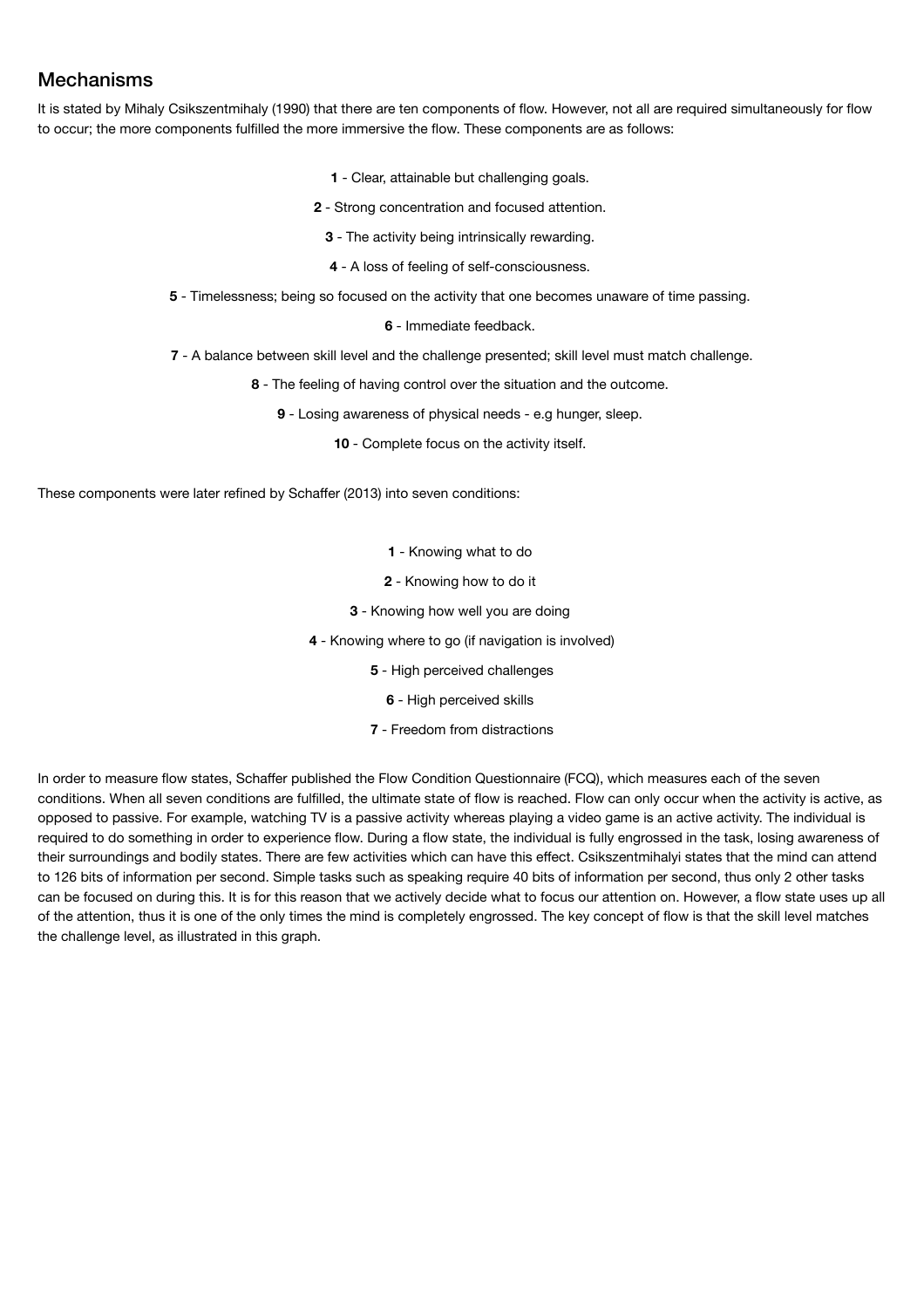

If difficulty level rises above skill level, anxiety may occur as the individual cannot keep up and will stop enjoying the activity. For example, a tennis player who plays opponents at a much higher skill level and consistently loses may give up if they feel they can never win. However, if skill level rises too high above difficulty level the individual may lose interest as the activity is too easy for them, and thus boring. The tennis player consistently winning games may get bored as there is no challenge for them. There is a delicate balance between skill and difficulty level for inducing a flow state, as Csikszentmihalyi states "*Enjoyment appears at the boundary between boredom and anxiety, when the challenges are just balanced with the person's capacity to act."*

# **Wild claims**

There are numerous proposed benefits to achieving a flow state, some of which appear to be somewhat dramatic in their assertions. For example, it was claimed that teenagers who were regularly successful in achieving a flow state - named high flow individuals - possess higher levels of self-esteem than low flow teenagers (Csikszentmihalyi & Csikszentmihalyi, 1988). In addition to this, it was also claimed that individuals who were successful in achieving flow states would experience greater long term happiness throughout life (1988). It seems a somewhat bold claim to suggest that absorption in an activity from time to time could have such dramatic consequences for an individual's future happiness and life satisfaction. Does this in fact mean that low-flow individuals are destined for a life of lower selfesteem and greater unhappiness? Despite this claim, it has been suggested that when in the flow state, an individual is so absorbed that they become unaware of their happiness or lack of. If this is the case, there must be an underlying change occurring in order for long term happiness to be affected. The abstract nature of the area makes this difficult to investigate; yet it remains an interesting area for further research.

Flow is often referred to simply as "the psychology of happiness" (Csikszentmihalyi, 2013). This in itself may be viewed as a somewhat wild claim. Pinning down the exact definition of happiness is difficult, as it is an abstract and complex notion. Despite this, flow seems to be heralded as one of the more prevalent research areas currently that may answer the question of how to make people happier.

This may in fact seem to imply that happiness is less of a choice, and to a certain extent is reliant on personality type. If certain personality types are more likely to successfully enter a flow state, according to these claims it is also certain personality types that are more likely to experience happiness. It is claimed that an ability to regularly achieve a flow state allows for personal growth and, to some extent, a level of self-actualisation in the individual (Moneta, 2004).

This counters other theories that view happiness as a matter of choice, that any one can experience, creating an issue in that it is possible people who do not often find themselves able to achieve flow may begin to feel anxious about their ability to find happiness, thereby hindering their attempts further.

If it can be found that there is a definitive link between flow and happiness, perhaps the focus should be less on **who** can achieve flow, and more on **how can everyone** achieve it, perhaps by the identifying individual differences involved and guiding people on how to accurately determine the optimum conditions for achieving flow themselves. That it, if these wild claims are to be believed, of course.

Attempting to understand happiness is difficult, as it is so abstract as a concept. It is possible that the flow state may have an impact on happiness to some degree, yet implying that it is one of the determining factors may remain a wild claim until empirical evidence can support it fully.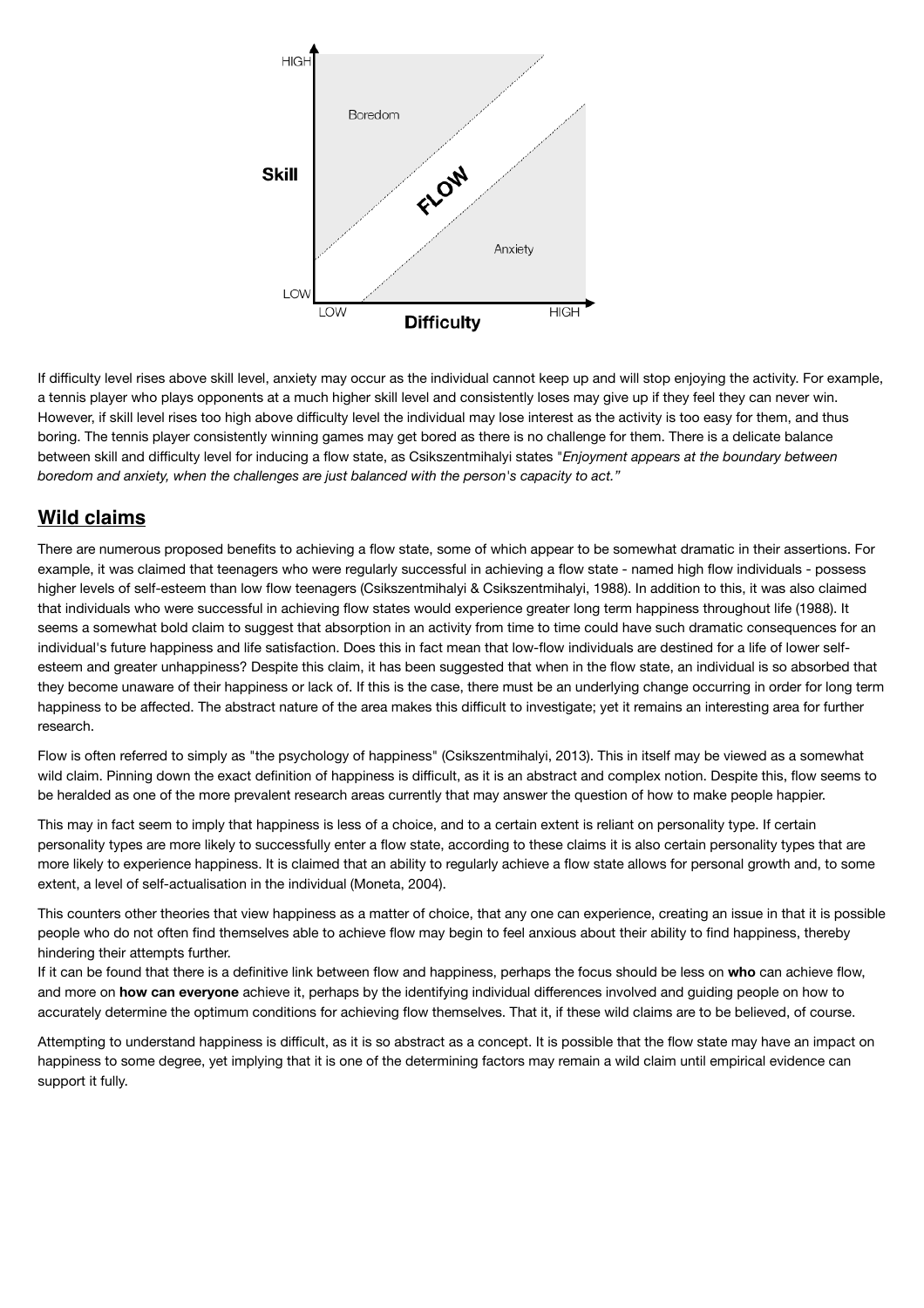

Is happiness a choice?

## **Consequences**

### **Positive**

"Flow is an innately positive experience, it produces intense feelings of enjoyment" (Csikszentmihalyi, 1988).

### **Performance**



Those who experience flow while engaging in their area of talent or in academic activities become more able and skilled in the activity, and thus more likely to continue with it in the future. This allows for personal growth: when one is in a state of flow, one must work to master said activity, but maintain the balance of this state by continuously attempting to master more difficult challenges, so as to expand one's skill set. This generates feelings of competence, and finally personal growth (Csikszentmihalyi, Abuhamdeh & Nakamura, 2005).

Although the correlation between flow and high performance is well documented, the causal direction of the effect remains unclear. That is, flow may induce better performance, but, good performance may make flow experiences more likely (Engeser & Rheinberg, 2008). Ultimately, flow experiences in a specific activity may lead to higher performance as flow is positively correlated with a higher subsequent motivation to perform and to improve performance (Csikszentmihalyi, Abuhamdeh & Nakamura, 2005)

## Affect and life satisfaction

Studies have shown that experiences of flow lead to positive affect as well as to enhanced performance (Csikszentmihalyi, 1990; 1997;). Csikszentmihalyi suggests that increasing the time spent in flow makes us more happy and successful in our lives. Those activities which are perceived as "work" and "play" simultaneously are more likely to make us happy (Schmit and Rich, 2000). However, further empirical evidence is needed in order to infer the causal consequences of flow experiences.

### **Negative**

### Lack of motivation to endure

The lack of flow can have potentially negative effect in the endurance of a beneficial activity, in that people who do not experience flow in such activities are more likely to abandon the activity as soon as possible. An example of this would be to drop playing the violin as soon as your parents allowed it or you no longer required it for school.

### **Addictions**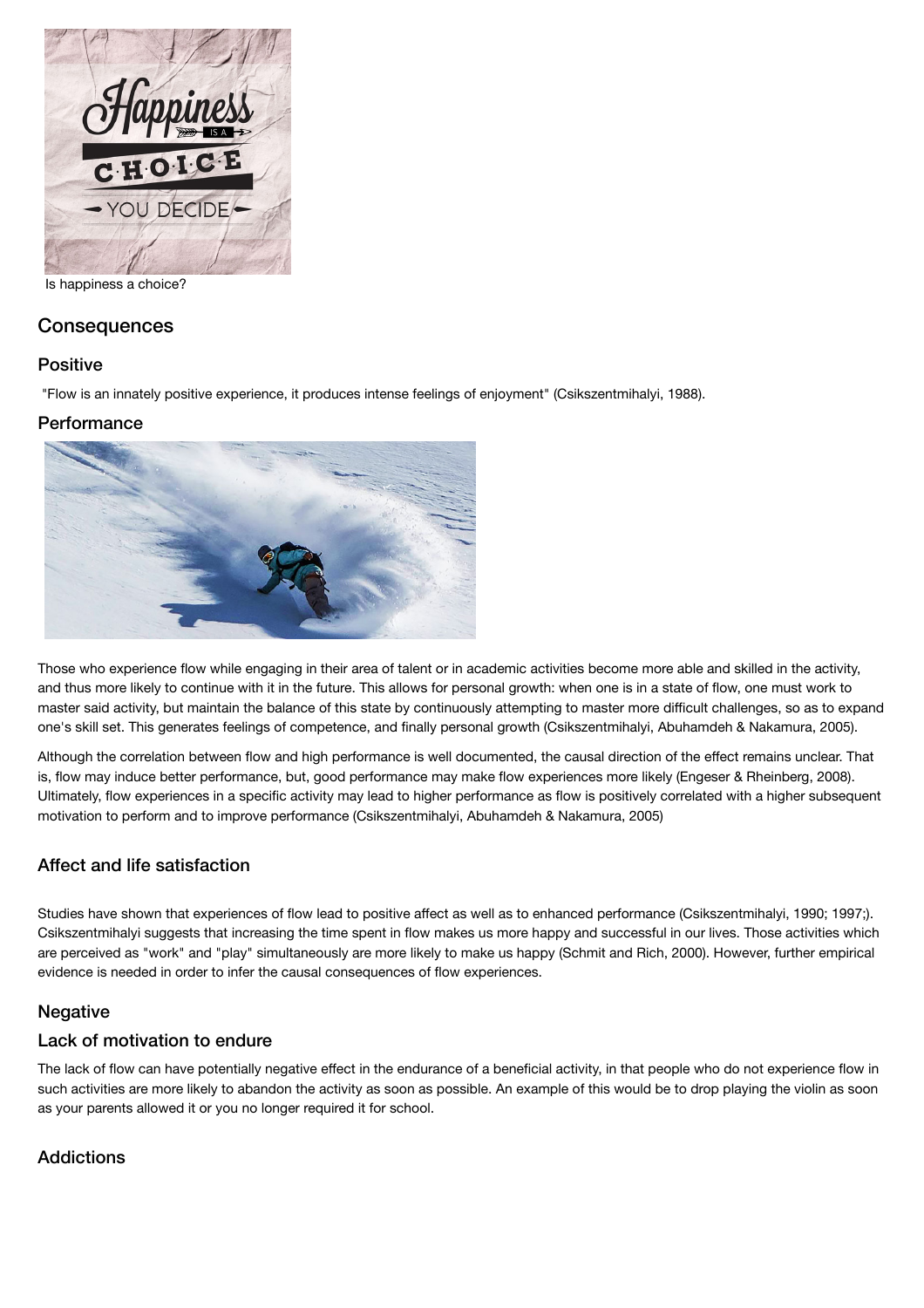Researchers make a clear distinction between activities which are simply pleasurable and those which are meaningful, that may contribute to a better life (for e.g. Csikszentmihalyi, 1990; Seligman, 2011). For instance, **drug and alcohol** use are activities that offer immediate pleasure, but with time can become dull, and meaningless, and could potentially have harmful negative psychological and physical consequences. Even so called "productive" activities, such as **computer use**, may become addictive and harmful if one becomes dependent on it (Sinnott, 2013). However, a study by Wan and Chiou (2006) on the relationship between players' flow state and their **online games** addiction found that flow state was negatively correlated with addictive inclination in adolescents, and also that flow state was lower in addicts than nonaddicts. Whats more, for addicts, unlike nonaddicts, a lack of game playing generated a sense of dissatisfaction, indicating that their uncontrollable use of games stems from the relief of dissatisfaction rather than the pursuit of satisfaction. In a nut shell, flow is negatively correlated to online games addiction, and may even entail the use of different underlying motivational mechanisms.

# Applications

The concept of flow can be applied to many activities, some to more extent than others.

### Video games

The strongest example of flow in an activity is in video games. One of the many reasons video games create flow is that they often become more challenging as the player becomes more skilled. Many games allow players to "level up" by gaining skill points, and as the player's level gets higher the game becomes more difficult. If the player finds a mission or quest too difficult they can go back and do alternate quests until they level up, then return to the challenge. This means that the game is usually always matched to the player's skill, and it can challenge them but not to the point of creating anxiety or stress, thus ensuring they will not be dissuaded and continue to play. It is for this reason that the games which implement this are the highest selling and most popular - such as World of Warcraft. Many game developers now have a good understanding of how flow works, and thus how to ensure it is not disrupted while playing, and are applying this to the design of games. Games can produce the perfect example of a flow state, as players will often find themselves fulfilling each of Csikszentmihalyi's ten components. Games provide an enjoyable environment in which to learn and succeed, thus engaging attention and raising motivation. (Chen, 2008)

Below is a short video further discussing the concept of flow in video games.



### **Education**

Flow can also be applied to areas such as education, music and sports. Csikszentmihalyi describes "overlearning", a technique used in education. This occurs when the mind visualises performance as a singular action rather than a set of actions. As with the previous example in video games, challenging tasks that require the individual to push themselves/their skills are the tasks that will lead to a flow experience.

### Music

Musicians often describe being in a state of flow. This can occur collectively when playing in a group or individually. Recently, research has found that the frequency of entering flow states was influenced by the amount of time spent practicing, and even the level of emotional intelligence, as well as there existing a positive relationship between flow and improved performance (Marin & Bhattacharya, 2013)

# Sports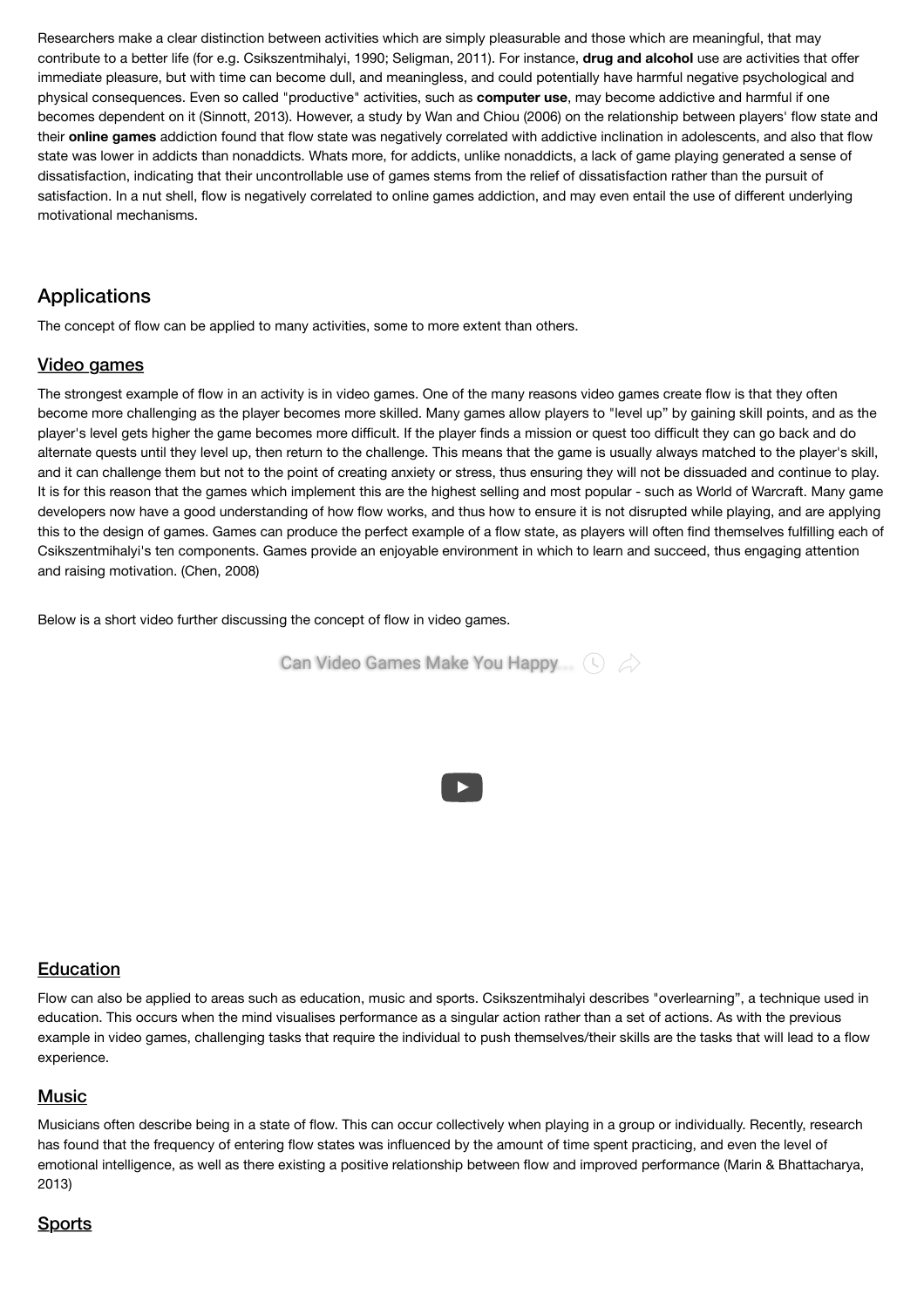Sports psychology often refers to the experience of flow occurring during elite sports, such as motor racing, skiing and martial arts. Many athletes and sportsman have described how their performance increases during flow states (Jackson, 1992) similar to musicians, as previously mentioned.

# Future Research

In addition to music, sports and video games, flow experiences can be found in a wide range of areas. For example, the designers of computer software often aim for users to achieve a flow state. It has been found that flow was linked with exploratory use behaviour, and in turn increased computer use (Ghani & Deshpande, 1993). This suggests that a flow state can positively influence the user experience, and thus should be implemented in software design. However, research in this area has been limited, therefore future research could attempt to explore this area in more depth.

## **Workplace**

There is evidence to support that flow can be found in the workplace, depending on conditions. A study of 279 nurses found that experiencing flow during work decreased exhaustion (Zito et al., 2015). Future research could focus on ways to create flow in the workplace. Similarly, flow states can be experienced during education. It has been found that adolescents experienced flow during school work when "the perceived challenge of the task and their own skills were high and in balance, the instruction was relevant, and the learning environment was under their control" (Shernoff et al., 2003). If flow is able to increase productivity in high school students and workers alike, future research should look at how this could be achieved. It has also been found that flow experiences are positively related to team performance. Team members are motivated by the team goal commitment, and moderated by the information exchanged between team members (Aube et al., 2013). This could be applied to workplaces, as managers and leaders could encourage information exchange among their staff/members, in order to try and create the flow experience.

## **Marketing**

In addition to this, the concept of flow can also be found in marketing/advertising. It has been found that flow can positively contribute to online shopping experiences, and can increase purchase intention (Lim, 2014) Furthermore, it has been found that on a travel website, flow mediated three website 'atmospheric cues' (informativeness, effectiveness and entertainment) with regards to purchase intention and satisfaction with the website (Gao & Bai, 2014) By encouraging flow states to occur in consumers, businesses could increase profits. Future research could aid in developing online shopping websites which are enjoyable and effective to use and thus create flow states.

### **Negative effects**

Conversely, flow can have detrimental effects. Research has found that flow can have direct and significant effects on compulsive smartphone use (Zhang et al., 2014), in addition to flow experiences contributing to individuals spending long periods of time playing video games. This could potentially cause health problems if use becomes addictive. Future research should investigate the potential negative effects of flow.

## Further Reading

### **Experimental analysis**

Keller, J., & Blomann, F. (2008). Locus of control and the flow experience. An experimental analysis. *European Journal of Personality*, 22, 589-607.

### **How to control flow**

Csikszentmihalyi, M. (2014). Flow (pp. 227-238). Springer Netherlands

#### **Games**

Chen, J. (2008). Flow in Games. MFA Thesis

### **Cross-Cultural Advancements in Positive Psychology**

Delle Fave, A. (2015). Cross-Cultural Advancements in Positive Psychology (1st ed.). Springer.

#### **Consequences of Flow**

Landhäußer, A., & Keller, J. (2012). Flow and its affective, cognitive, and performance-related consequences. In S. Engeser (Ed.), Advances in flow research (pp.65-86). New York: Springer.

### **Music**

Parncutt, R., & McPherson, G. (Eds.). (2002). The science and psychology of music performance: Creative strategies for teaching and learning. Oxford University Press.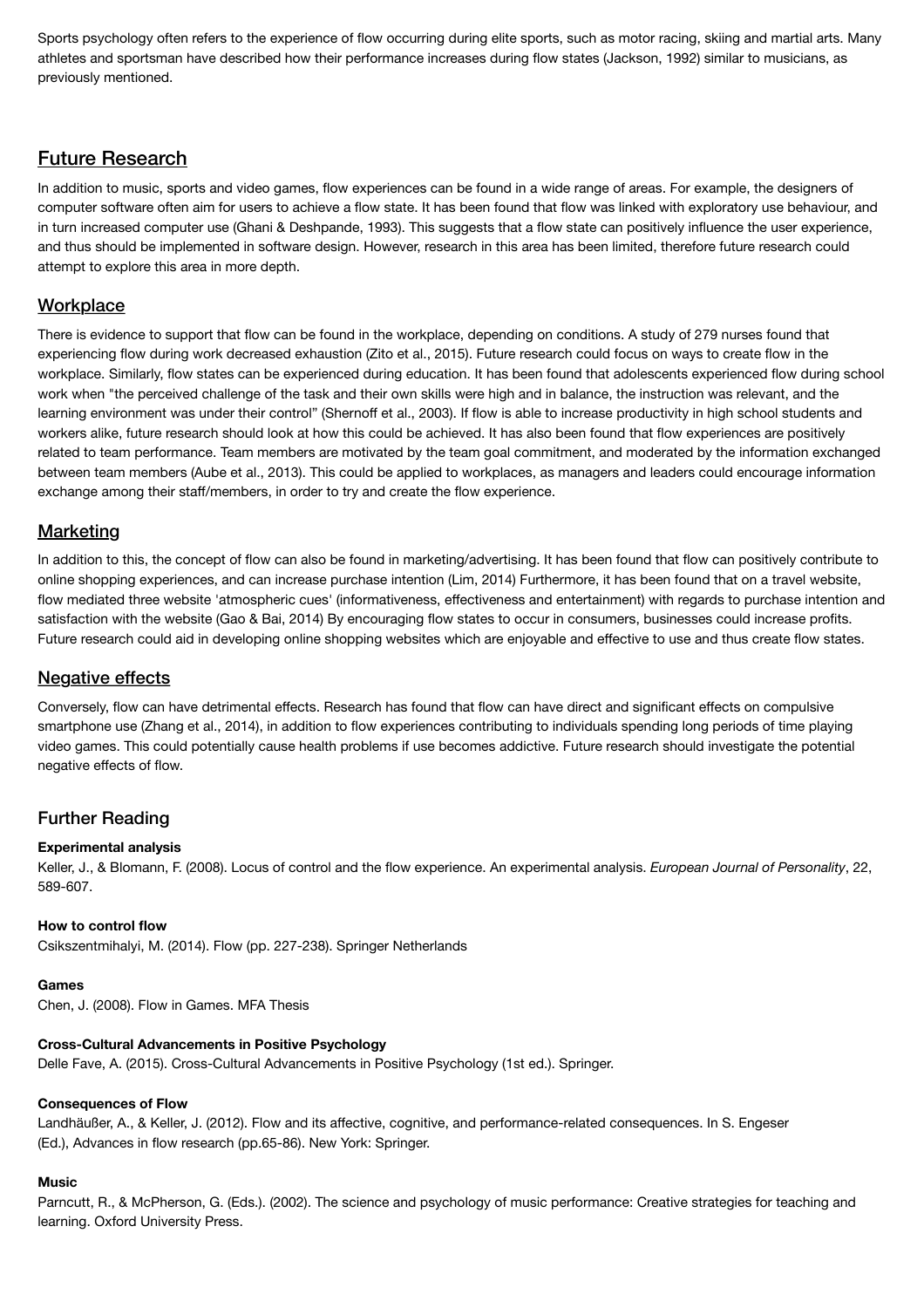#### **Exam performance**

Schüler, J. (2007). Arousal of flow experience in a learning setting and its effects on exam performance and affect. *Zeitschrift für Pädagogische Psychologie,* 21, 217-227.

#### **Sport**

Young,, J., & Pain, M. (n.d.). The Zone: An Empirical Study. The Online Journal of Sport Psychology. [http://www.athleticinsight.com/Vol1Iss3/Empirical\\_Zone.htm](http://www.athleticinsight.com/Vol1Iss3/Empirical_Zone.htm) style="margin-bottom:0px;">

#### **Business and leadership**

Visser, C. (2004). Good business: Leadership, flow, and the making of meaning. *Choice Reviews Online*, 41-4757.

#### **References**

Asakawa, K. (2004). Flow experience and autotelic personality in Japanese college students: How do

they experience challenges in daily life? *Journal of Happiness Studies,* 5(2), 123-154.

Aube, C., Brunelle, E., Rousseau, V. (2014) Flow experience and team performance: Therole of team goal commitment and information exchange, *Motivation and Emotion, 38(1)*,p120-130

Chen, J. (2007). Flow in games (and everything else). Communications of the ACM, 50(4), 31-34.

Csikszentmihalyi, M. (2013). *Flow: The psychology of happiness*. Random House.

Csikszentmihalyi, M. (1997).*Finding flow: The psychology of engagement with everyday life*. Basic Books.

Csikszentmihalyi, M. (1990). *Flow: The Psychology of Optimal Experience*. Harper & Row.

Csikszentmihalyi, M., & Csikszentmihalyi., I. (Eds). (1988). *Optimal experience.* Cambridge: Cambridge University Press.

Csikszentmihalyi, M., & Csikzentmihaly, M. (1991). *Flow: The psychology of optimal experience*, *41.* New York: HarperPerennial.

Csíkszentmihályi, M. (1975).Beyond boredom and anxiety. Jossey-Bass Publishers. pp. 10

- Csikszentmihalyi, M.; Abuhamdeh, S. & Nakamura, J. (2005), "Flow", in Elliot, A., *Handbook of Competence and Motivation*, New York: The Guilford Press, pp. 598-698
- Engeser, S., & Rheinberg, F. (2008). Flow, performance and moderators of challengeskill balance.*Motivation and Emotion, 32*, 158-172
- Gao, L., Bai, X. (2014) Online consumer behaviour and its relationship to website atmospheric introduced flow: Insights into online travel agencies in China, *Journal of Retailing and Consumer Serves*, 21(4), p653-665

Ghani, J., Deshpande, S. (1993) Task Characteristics and the Experience of Optimal Flow in Human-Computer Interaction, *The Journal of Psychology: Interdisciplinary and Applied/abstract content, 128(4)*, p381-391

- Jackson, S., & Roberts, G. (1992). Positive performance state of athletes: Towards a conceptual understanding of peak performance. *Sport Psychologist*, 6, 156-171
- Marin M and Bhattacharya J (2013) Getting into the musical zone: trait emotional intelligence and amount of practice predict flow in pianists. *Frontiers in Psychology* 4:853.
- Moneta, G. B. (2004). The flow experience across cultures. *Journal of Happiness Studies, 5*(2), 115-121.doi: 10.1023/B:JOHS.0000035913.65762.b5

Nakamura, J., & Csikszentmihalyi, M. (2009). 18 Flow Theory and research.Oxford handbook of positivepsychology, 195.